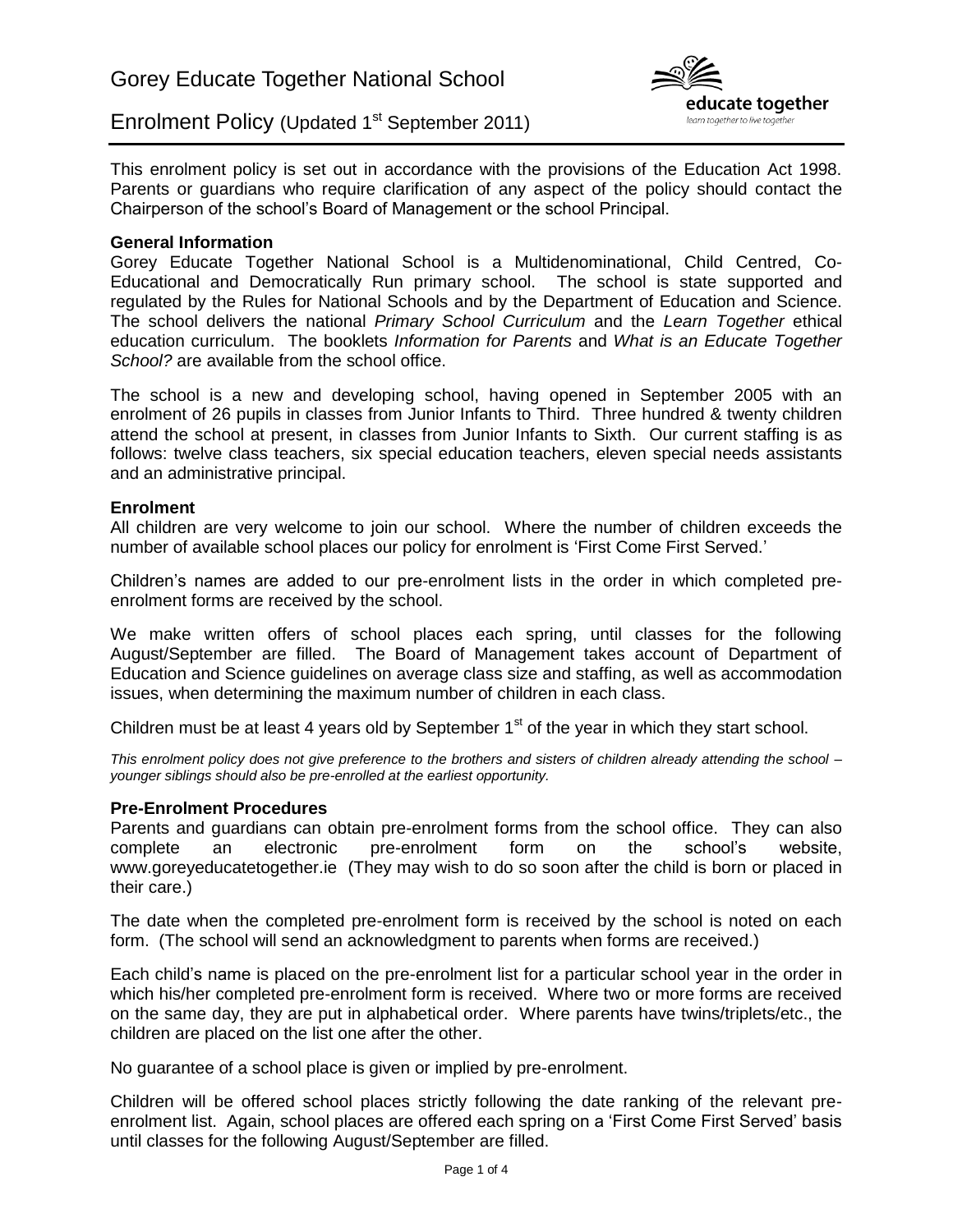Parents or guardians must respond in writing to accept the offer of a school place by a specified date (usually within 14 days.) Failure to respond by the specified date will result in their child's place on the pre-enrolment list being forfeited.

It is the sole responsibility of parents and guardians to inform the school of any change of address (or other contact details.)

### **Deferrals**

Parents pre-enrolling Junior Infants may defer their child's place for one year. This means that the child will be placed on the list for the following school year *according to their original preenrolment date*. Again, this does not guarantee an offer of a place, as places will be allocated strictly following the date-ranking of the pre-enrolment lists.

#### **Special Educational/Care Needs**

The parents or guardians of a child with special educational and/or care needs are requested to supply copies of all available medical or psychological reports to the Principal at the earliest opportunity. (If the child has not been assessed, an immediate assessment may be requested.)

The Principal will meet with parents to discuss the child's needs and to profile the special supports that may be required.

Where the supports go beyond those already in place in the school, the Principal will attempt to access the additional supports in a timely manner. (However, the processing of applications to the National Council for Special Education and/or the Department of Education will take some time.)

#### **Special Classes for Children with Autism**

Parents and guardians of children with a medical diagnosis\* specifying Autism may chose to pre-enrol their child in a mainstream class or, from September 2008, (and in consultation with the Principal) a Special Class for Children with Autism.

(\*Assessment and classification of autism or autistic spectrum disorder by a psychiatrist or clinical psychologist using DSM-IV or ICD-10 criteria **OR** multi-disciplinary assessment of same by a professional team [including a clinical psychologist.])

The Principal (or the Assistant Principal) will meet with parents to discuss their child's strengths and needs. Parents would be fully informed re: this school, including the various workings of the mainstream and special classes. Parents would also be informed of possible alternatives, such as special schools. Existing school, psychological, medical, speech/language, occupational therapy and other reports will be considered. Staff will arrange to observe the child in his/her pre-school or some other setting. The Principal/Assistant Principal may also (with parents' permission) consult with the professionals who prepared reports on the child and the professionals with whom the school has an existing relationship (such as our National Educational Psychological Service psychologist) before making a recommendation to parents regarding the perceived suitability, or otherwise, of enrolling the child in a special class.

Where parents chose to proceed with the special class option, the principal shall make a report to the school's Board of Management, with whom the final decision on enrolment rests. (The principal may also recommend that the decision be deferred, pending the receipt of further information on the child.)

The school would also involve the family in planning for the child's enrolment, (e.g. a transition programme, identifying priority needs, reinforcers questionnaire, special diets, alternative treatments, etc.)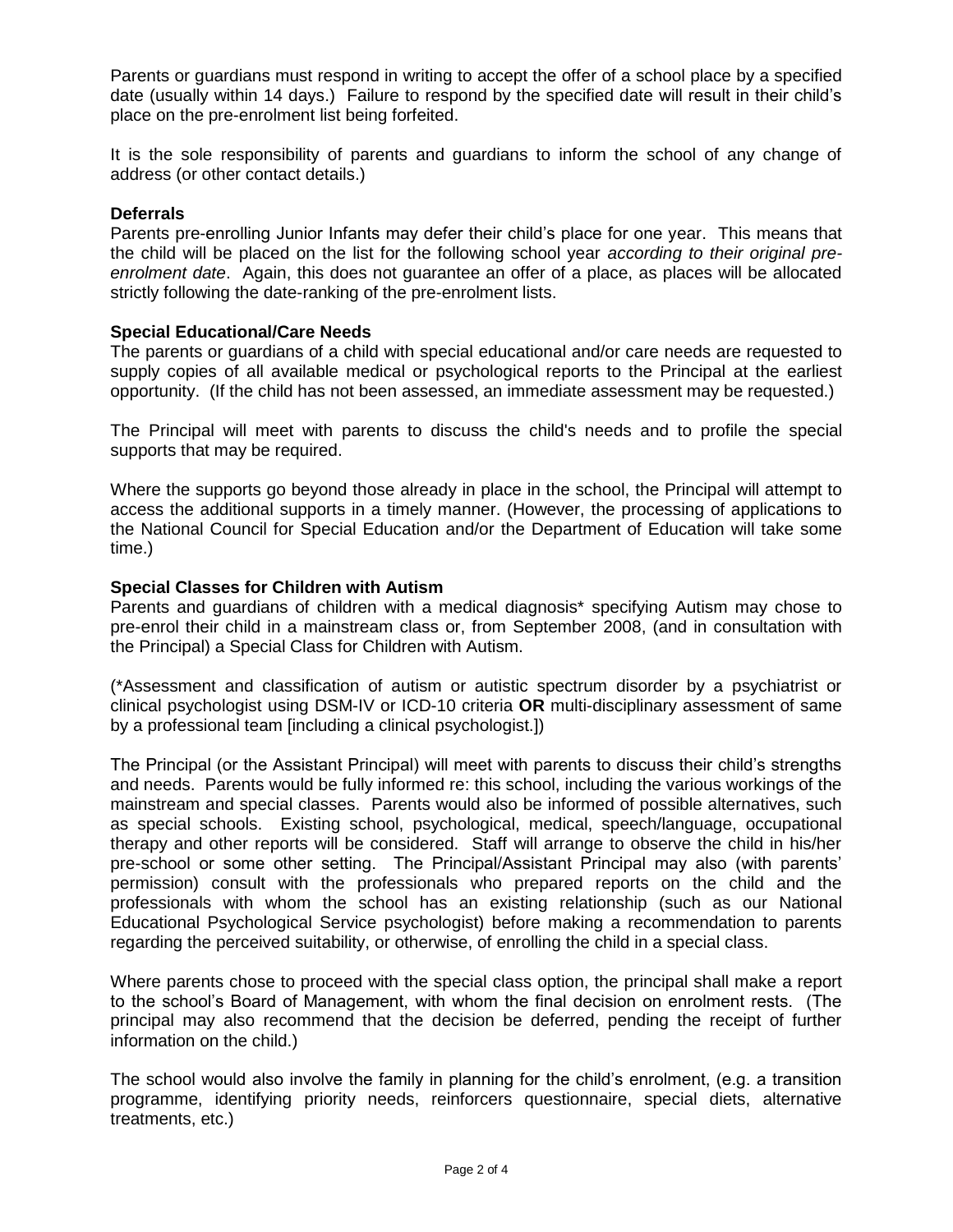Each special class will have a maximum of six places. Each special class will be staffed by a registered teacher and by special needs assistants (SNAs.) The teacher and SNAs will have experience of, or an interest in, working with children with Autism. The teacher will receive ongoing specialist training through the Special Education Support Service (SESS,) as necessary.

The children will access a curriculum based on the *Primary School Curriculum* that is matched to their needs and capacities through carefully planned individual learning activities and through the use of differentiation strategies in group activities. Subject areas include: English, maths, social, environmental and scientific education (SESE,) social, personal and health education (SPHE,) music, visual arts, drama and physical education. The National Council for Curriculum and Assessment's *Guidelines for Teachers of Students with General Learning Disabilities* will be used to augment the implementation of the curriculum. An eclectic approach shall continue to be used within the special classes, that is, a range of teaching approaches (including those used in the school's mainstream classes) shall be employed, based on the individual needs of the children. The main approaches are as follows: play, language through play, Picture Exchange Communication System (PECS,) Treatment and Education of Autistic and related Communication-handicapped CHildren (TEACCH,) Applied Behaviour Analysis (ABA,) Intensive Interaction & Relationship Development and Floortime. Social Stories will also be used.

It is hoped that the children entering our special classes would not require this provision for the duration of their primary school education. Integration with typically developing peers in inclusive mainstream classroom environments, in so far as possible, is the Board's aim.

The Board of Management's approach to integration is also framed by the *Educate Together* 'children of the school' model: i.e. 'the school is a collective organisation that strives to address the individual needs of every child. However, any school must balance these needs with the general interests of all the children.'

The nature of all integration shall be determined by the teaching staff, following reviews at appropriate intervals and consultation with the child's parents.

Increasing (and full) integration will be put in place for children who are successful in the integrated setting. (There would be an expectation that the child is capable of meaningful learning and functioning within the setting.)

Partial integration will take the form of contact during specific situations or curriculum areas, where particular skills & interests and/or learning can be advanced: e.g. structured social play groups, music lessons, drama, school trips, maths lessons, Social Personal & Health Education (SPHE) lessons, visual arts, school assemblies, class or school celebrations, etc.

The minimum level of contact for all pupils (limited integration) will include: some lunchtimes, some group activities and some playground breaks.

The Board of Management applied for multidisciplinary support for the special class, as follows: Speech and Language Therapy (HSE,) Occupational Therapy (HSE,) and Psychological support (National Educational Psychological Service.) All agencies now provide limited support.

Only children aged between 4 and 10 years on 1<sup>st</sup> September 2011 and in Junior Infants – 2<sup>nd</sup> class will be considered for enrolment in the special classes. It is envisaged that, over time, the school will provide the special class option for 4 – 13 year olds, (Junior Infants – Sixth Class.)